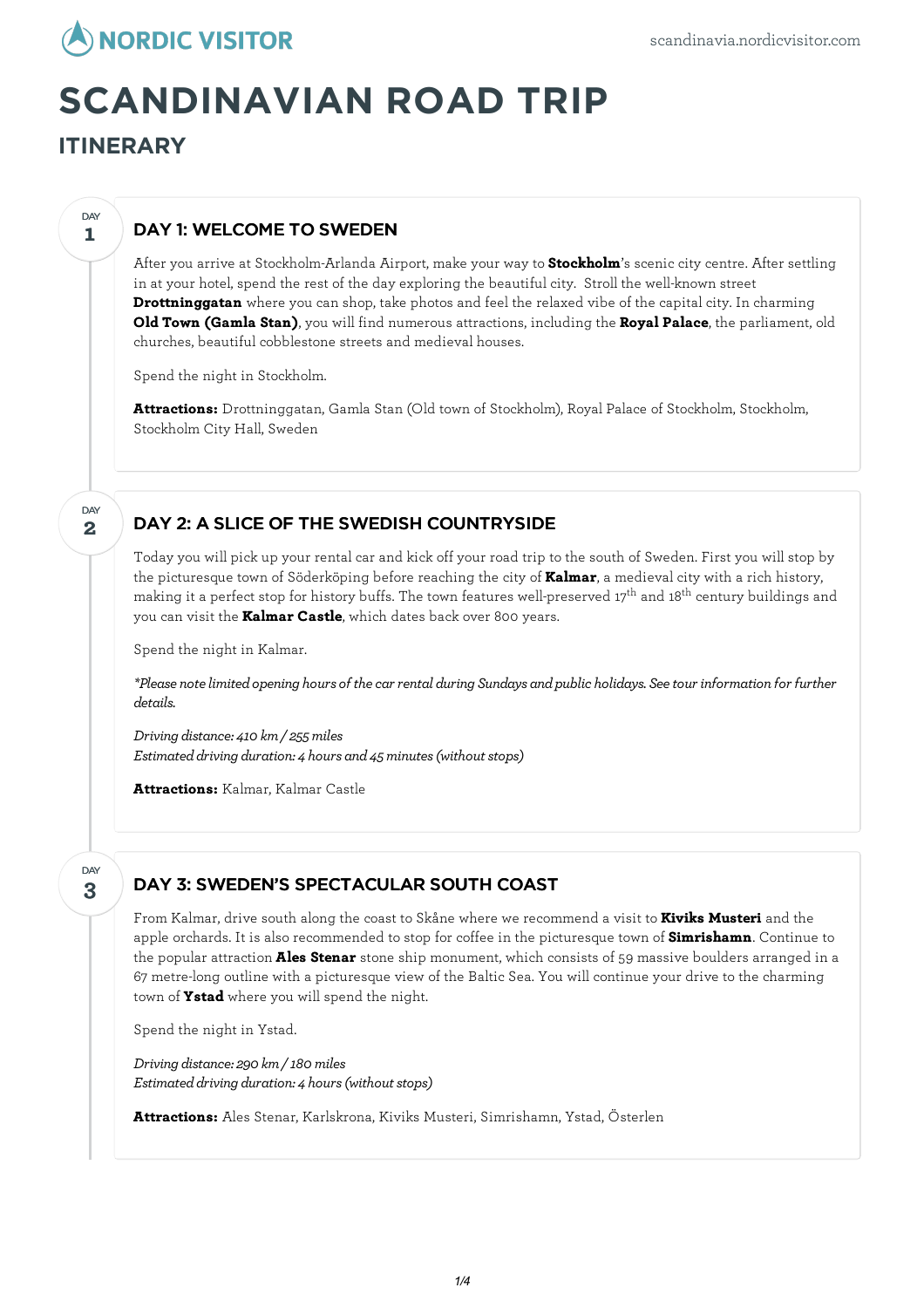#### DAY 4: DRIVE TO CAPTIVATING COPENHAGEN

From **Ystad**, drive to Smygehuk, the southernmost point in Sweden. Here you will find cosy cafés, eclectic craft shops and fish smokeries. Continue along the south coast to the old towns of **Skanör** and **Falsterbo**, located on the Falsterbo peninsula, where you willencounter long stretches of white sand beaches. Next, cross the famous **Öresund Bridge** and arrive in the charming capital city of Denmark, Copenhagen. You can explore the beautiful harbour area of **Nyhavn** and have fun at the amusement park **Tivoli Gardens**.

Spend the night in Copenhagen.

**4**

**DAY** 

**5**

DAY

**6**

DAY

*Driving distance:130 km/ 80miles Estimated driving duration: 2 hours and 20 min (without stops)* 

**Attractions:** Copenhagen, Denmark, Falsterbo, Malmö, Nyhavn, Skanör, Tivoli Gardens, Ystad, Øresund Bridge

### DAY 5: SET SAIL FOR NORWAY

Spend the morning touring Copenhagen. We recommend seeing the city by foot, visiting landmarks including **Amalienborg Palace, Christiansborg Palace,** and the famous **Little Mermaid** statue. An optional boat tour from the harbour is also highly recommended as you can appreciate the architecture and beauty of the city by water. Next, stroll **Strøget** street for some shopping and grab something to eat.

In the early afternoon, it's time to drive to the port and board your cruise to Oslo. You can enjoy dinner in one of the restaurants, check out the entertainment on board or just relax and watch the sunset from the deck.

Spend the night in one of the ship's comfortable cabins.

**Attractions:** Amalienborg Palace, Christiansborg Palace, Little Mermaid, Strøget shopping street

### DAY 6: WELCOME TO ENCHANTING OSLO

Sailing up the scenic Oslo Fjord, you will reach the Norwegian capital in the morning. After you disembark from the ship, get ready for a day of adventure in **Oslo**. We recommend exploring Oslo by foot, spending the afternoon at sights including the historical **Royal Palace** and the mighty **Akershus Fortress**, along with the modern **Oslo Opera House**, and the **Aker Brygge** area along the harbour.

Spend the night in Oslo.

**Attractions:** Aker Brygge, Akershus Fortress, Norway, Oslo, Oslo City Hall, Oslo Opera House, The Royal Palace (Oslo)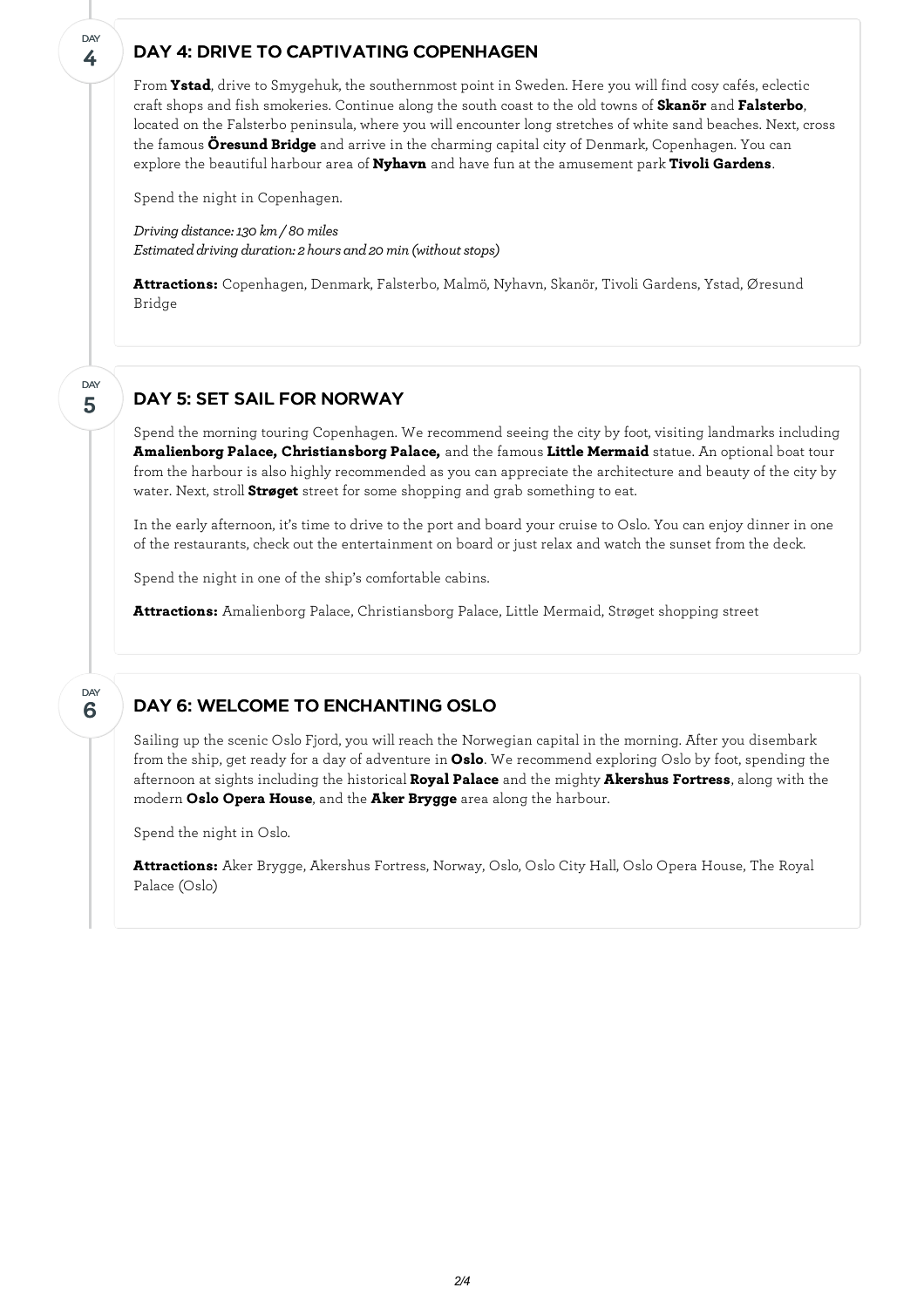#### DAY 7: EXPLORE THE HIGHLIGHTS OF OSLO

This morning get an early start to explore the Norwegian capital at your own pace. Highlights include driving to the beautiful **Vigeland Sculpture Park**, and the **Holmenkollen ski jump** which played a large role in the 1952 winter Olympics in the city.

Other options include visits to the **Munch Museum** and **Fram Polar Ship Museum**, as well as strolling the popular **Karl Johans street**. You will then have the rest of the day to explore at your own leisure.

Spend the night in Oslo.

**7**

DAY

**8**

DAY

**9**

DAY

**Attractions:** Fram Museum, Holmenkollen Ski Jump & Museum, Karl Johans Gate, Munch Museum, Oslo, Vigeland Sculpture Park

#### DAY 8: THE SCENIC ROUTE TO ÖREBRO

From Oslo, you will drive east in your rental car to Örebro. Along the way, make a stop at **Karlstad**, which is known as the city of sunshine. Karlstad is a beautiful place as it lies on the river delta where the Klara River and the mighty **Lake Vänern** meet. On your way to Örebro we also recommend a stop in **Kristinehamn** where you find a 15-metre tall Picasso sculpture which was donated to the city by the artist in 1964. Other sights here include the **Kristinenhamn church** and the **Järsberg Runestone**.

Spend the night in Örebro.

*Driving distance: 325 km/ 202miles Estimated driving duration: 4 hours (without stops)* 

**Attractions:** Järsberg Runestone, Karlstad, Kristinehamn, Kristinehamn Church, Lake Vänern

#### DAY 9: CASTLES ON THE WAY TO STOCKHOLM

This morning, visit the 14th century **Örebro Castle** and walk through the **Wadköping** open-air museum, with buildings that date from the 17th, 18th and 19th centuries. After a proper dose of history in Örebro, continue to the town of Eskilstuna, where you can visit the charming open-air museum **Rademachersmedjorna**. This area is famous for its many castles and manor houses, including the 16th-century **Gripsholm Castle**. After a day of sightseeing, continue east for your return to Stockholm, where you will drop off your rental car.

Spend the night in Stockholm.

*Driving distance:197 km/ 122miles Estimateddriving duration: 2 hours16minutes(withoutstops)*

**Attractions:** Gripsholm Castle, Rademachersmedjorna Blacksmith Community, Wadköping Museum Village, Örebro Castle